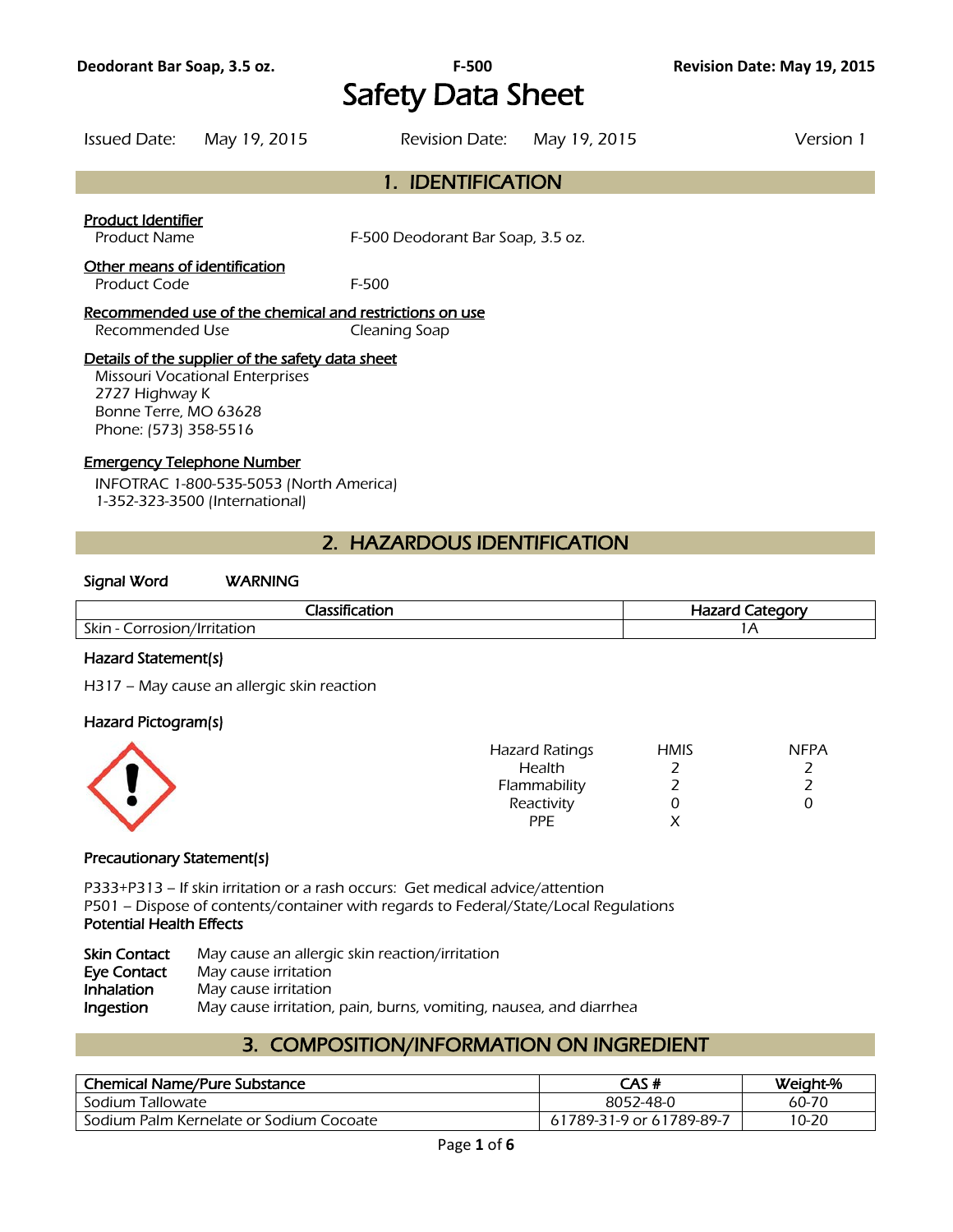| Deodorant Bar Soap, 3.5 oz. | F-500 |                | Revision Date: May 19, 2015 |
|-----------------------------|-------|----------------|-----------------------------|
| Water                       |       | 7732-18-5      | 10-20                       |
| Glycerin                    |       | $56 - 81 - 5$  | $5 - 10$                    |
| Pentasodium Pentetate       |       | $140 - 01 - 2$ |                             |
| Sodium Chloride             |       | 7647-14-5      |                             |
| Tetrasodium Etidronate      |       | 3794-83-0      |                             |
| Dial Type Fragrance         |       | Proprietary    |                             |

\*\*If Chemical Name/CAS No is "proprietary" and/or Weight-% is listed as a range, the specific chemical identity and/or percentage of composition has been withheld as a trade secret.

# 4. FIRST-AID MEASURES

| General Advice      | If you feel unwell, seek medical advice (show label where possible).                                                                                              |
|---------------------|-------------------------------------------------------------------------------------------------------------------------------------------------------------------|
| Eye Contact         | Remove contact lenses. Immediately flush eyes with water for at least 15 minutes while<br>holding eyelids open. Get medical attention if irritation persists.     |
| <b>Skin Contact</b> | Immediately flush with water. Wash contaminated areas with soap and water. If irritation<br>persists, seek medical attention.                                     |
| <b>Inhalation</b>   | Move exposed person to fresh air and rest in a comfortable position. If irritation persists,<br>seek medical attention.                                           |
| Ingestion           | Never give anything by mouth to an unconscious person or convulsive person. Rinse<br>mouth with water. Do NOT induce vomiting. Get medical attention immediately. |

### Most important symptoms and effects

Direct contact with eyes may cause temporary irritation.

# 5. FIRE-FIGHTING MEASURES

### Extinguishing Media

Suitable Extinguishing Media: Dry chemicals, foam, or carbon dioxide. Unsuitable Extinguishing Media: Not available.

### Specific Hazards Arising from the Chemical

Not available.

### Protective equipment and precautions for firefighters

 Self-contained breathing apparatus and full protective clothing must be worn in case of fire. Containers exposed to heat from fire should be cooled with water to prevent vapor pressure build-up which could result in container rupture.

# 6. ACCIDENTAL RELEASE MEASURES

# Personal precautions, protective equipment and emergency procedures **Personal precautions** No special precautions are necessary beyond normal good hygiene practices. **Environmental precautions** No special environmental precautions required. Methods and material for containment and clean up Methods for Containment Prevent further leakage or spillage if safe to do so. Methods for Clean up Sweep up and place into a proper container for disposal. See section 13 for Disposal considerations.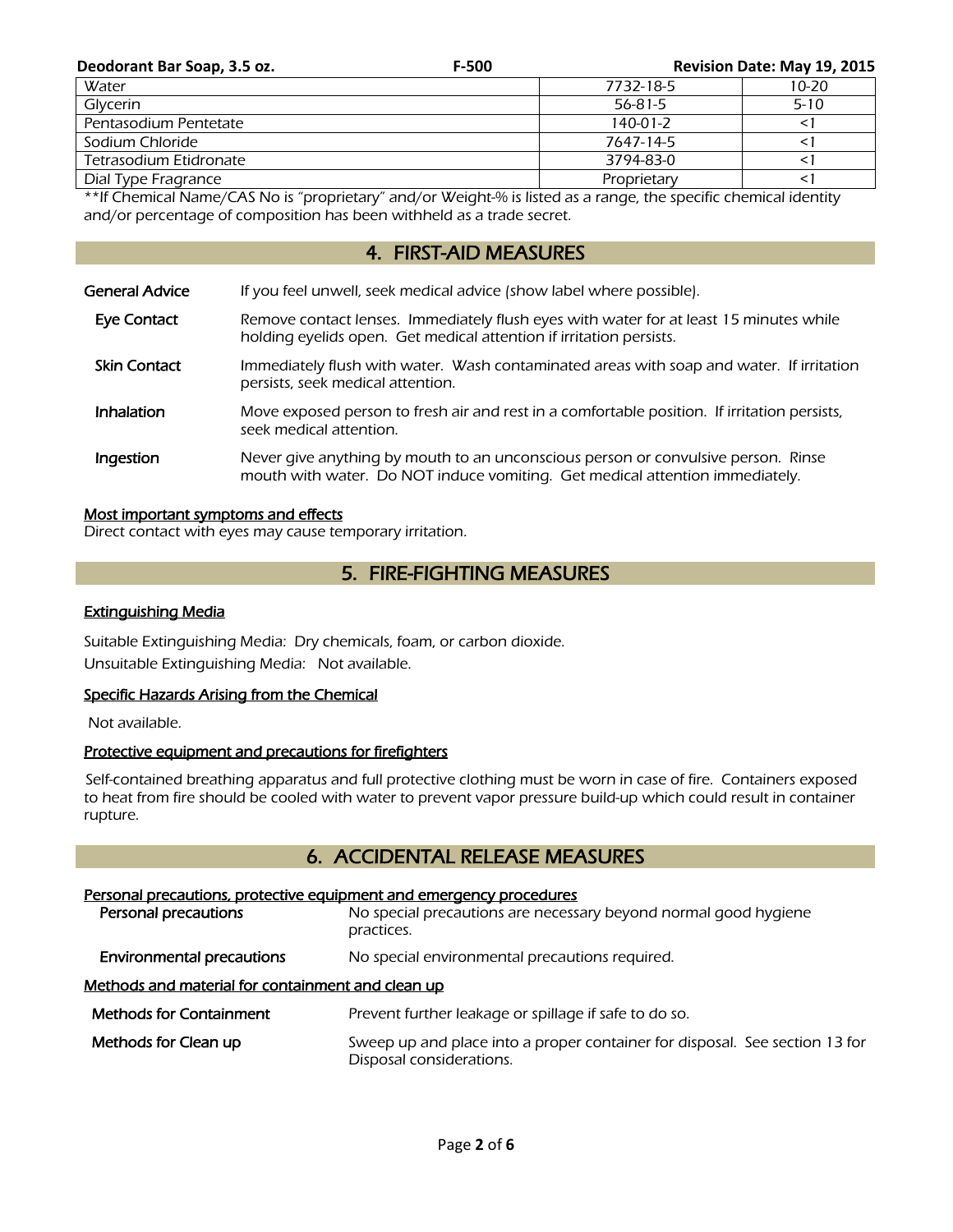#### Precautions for safe handling

Keep this product from heat, sparks, or open flame. Avoid contact with skin and eyes. Wash thoroughly after handling. Wash hands before eating, drinking, smoking, or using toilet facilities. As with all chemicals, good industrial hygiene practices should be followed when handling this material.

#### Conditions for safe storage, including any incompatibilities

DO NOT CONTAMINATE WATER, FOOD OR FEED BY STORAGE OR DISPOSAL. Keep the container tightly closed and in a cool, well-ventilated place. Keep away from moisture.

# 8. EXPOSURE CONTROLS/PERSONAL PROTECTION

#### Exposure Guidelines

| Chemical Name          | <b>ACGIH, TLV</b> | OSHA, PEL                                                                  | Carcinogen |
|------------------------|-------------------|----------------------------------------------------------------------------|------------|
| Glycerin (CAS 56-81-5) | N/A               | 5 mg/m <sup>3</sup> Respirable Fraction<br>15 mg/m <sup>2</sup> Total Dust | N/A        |

#### Appropriate engineering controls

| <b>Engineering Controls</b>           | Use only in well- ventilated areas. Local exhaust is suggested for use, where<br>possible, in enclosed or confined spaces.       |
|---------------------------------------|----------------------------------------------------------------------------------------------------------------------------------|
|                                       | Individual protection measures, such as personal protective equipment                                                            |
| Eye/Face Protection                   | Safety glasses wit side shields or chemical goggles.                                                                             |
| Skin and Body Protection              | Use chemical resistant gloves                                                                                                    |
| <b>Respiratory Protection</b>         | Not needed under normal and intended conditions of product use.                                                                  |
| <b>General Hygiene Considerations</b> | Wear appropriate clothing to guard against splashing. Maintain eye wash<br>fountain and quick drench safety shower in work area. |

## 9. PHYSICAL AND CHEMICAL PROPERTIES

### **Appearance**

| <b>Physical State</b><br>Color                                                                                                                                                                                                                                                                                                                                                                 | Solid<br>White                                                                                                                                                                                                            | Odor<br><b>Odor Threshold</b> | Mild Soap<br>Not Determined |
|------------------------------------------------------------------------------------------------------------------------------------------------------------------------------------------------------------------------------------------------------------------------------------------------------------------------------------------------------------------------------------------------|---------------------------------------------------------------------------------------------------------------------------------------------------------------------------------------------------------------------------|-------------------------------|-----------------------------|
| <b>Property</b>                                                                                                                                                                                                                                                                                                                                                                                | <b>Values</b>                                                                                                                                                                                                             |                               | Remarks - Method            |
| рH<br>Melting Point/Freezing Point<br>Boiling Point/Boiling Range<br><b>Flash Point</b><br><b>Evaporation Rate</b><br>Flammability (Solid, Gas)<br><b>Upper Flammability Limits</b><br><b>Lower Flammability Limits</b><br><b>Vapor Pressure</b><br><b>Vapor Density</b><br><b>Specific Gravity</b><br><b>Water Solubility</b><br>Solubility in other solvents<br><b>Partition Coefficient</b> | $9 - 10$<br>Not Available<br>Not Available<br>Not Available<br>Not Available<br>Non-Flammable<br>Not Available<br>Not Available<br>Not Available<br>Not Available<br>1.04<br>Moderately<br>Not Available<br>Not Available |                               | 1% solution                 |
| <b>Auto-ignition Temperature</b>                                                                                                                                                                                                                                                                                                                                                               | Not Available                                                                                                                                                                                                             |                               |                             |
| <b>Decomposition Temperature</b>                                                                                                                                                                                                                                                                                                                                                               | Not Available                                                                                                                                                                                                             |                               |                             |
| <b>Kinematic Viscosity</b>                                                                                                                                                                                                                                                                                                                                                                     | Not Available                                                                                                                                                                                                             |                               |                             |
| <b>Dynamic Viscosity</b>                                                                                                                                                                                                                                                                                                                                                                       | Not Available                                                                                                                                                                                                             |                               |                             |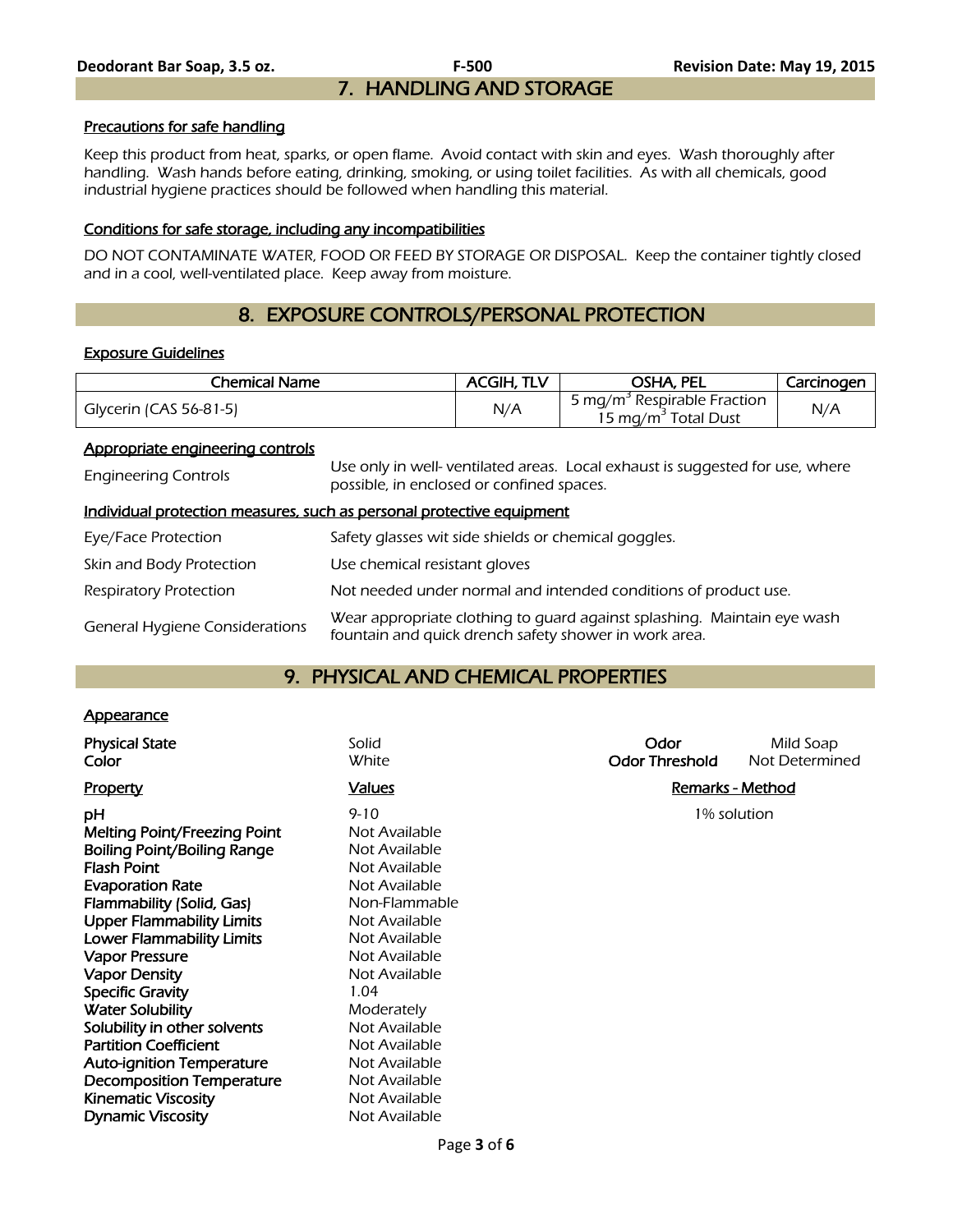### 10. STABILITY AND REACTIVITY

| Reactivity                              | Stable under normal conditions. |
|-----------------------------------------|---------------------------------|
| <b>Chemical Stability</b>               | The product is stable.          |
| <b>Conditions to Avoid</b>              | Not Available                   |
| Incompatible materials                  | Not Available                   |
| <b>Hazardous Decomposition Products</b> | Not Available                   |
| Hazardous Polymerization                | Will not occur.                 |

### 11. TOXICOLOGICAL INFORMATION

| Carcinogenicity |  |
|-----------------|--|
|                 |  |

Not listed as carcinogenic according to IARC, NTP, or OSHA.

#### Information on likely routes of exposure

| Ingestion    | May cause discomfort if swallowed                             |
|--------------|---------------------------------------------------------------|
| Inhalation   | Solid bars: No adverse effects due to inhalation are expected |
| Skin Contact | Prolonged skin contact may cause temporary irritation         |
| Eye Contact  | Direct contact with eyes may cause temporary irritation       |

#### Symptoms related to the physical, chemical, and toxicological characteristics

 Direct contact with eyes may cause temporary irritation. Exposure may cause temporary irritation, redness, or discomfort.

| Information on toxicological effects<br>Acute toxicity<br>Components<br>Sodium Chloride (CAS 7647-14-5)<br>Acute | <b>Species</b>                                        | <b>Test Results</b>      |
|------------------------------------------------------------------------------------------------------------------|-------------------------------------------------------|--------------------------|
| Oral<br>LD50                                                                                                     | Mouse<br>Rat                                          | 4000 mg/kg<br>3000 mg/kg |
| Other<br>LD50                                                                                                    | Mouse                                                 | 2602 mg/kg               |
| <b>Skin Corrosion/Irritation</b>                                                                                 | Prolonged skin contact may cause temporary irritation |                          |

Serious Eye Damage/Irritation Direct contact with eyes may cause temporary irritation Aspiration Hazard **Due to the physical form of this product** it is not an aspiration hazard

### 12. ECOLOGICAL INFORMATION

### Ectotoxicity (Aquatic and Terrestrial)

The product is not classified as environmentally hazardous. However, this does no exclude the possibility that large or frequent spills can have a harmful or damaging effect on the environment.

| Components                          |                                 | <b>Species</b> | <b>Test Results</b>      |
|-------------------------------------|---------------------------------|----------------|--------------------------|
| Pentasodium Penetate (CAS 140-01-2) |                                 |                |                          |
| Aquatic                             |                                 |                |                          |
| Fish                                | LC50                            | Bluegill       | 1005-1250 mg/l, 48 hours |
| <b>Aquatic</b>                      | Sodium Chloride (CAS 7647-14-5) |                |                          |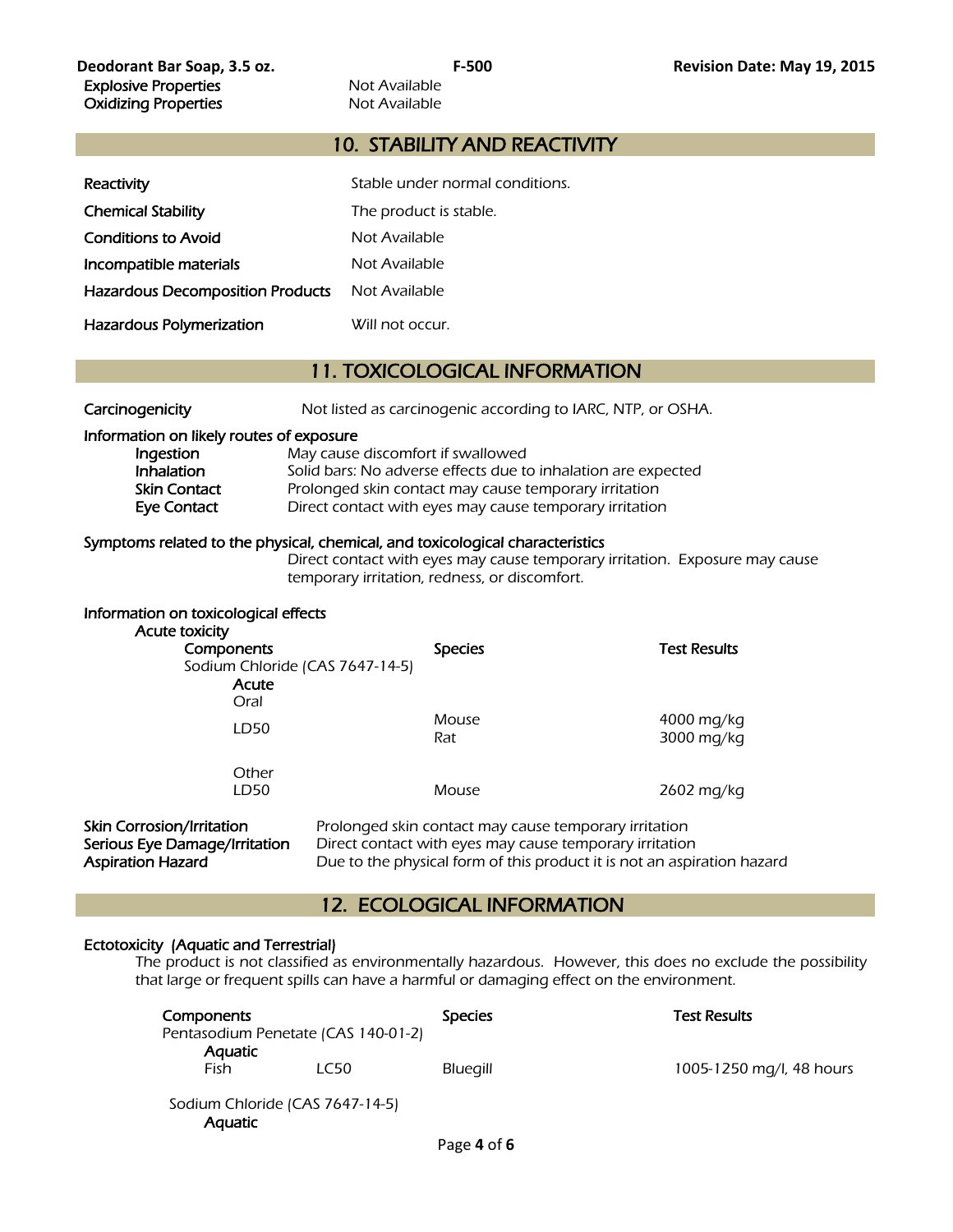**Deodorant Bar Soap, 3.5 oz. F-500 Revision Date: May 19, 2015** Crustacea EC50 Water Flea 340.7-469.2 mg/l, 48 hours Fish LC50 Fathead Minnow 6020-7070 mg/l, 96 hours

## 13. DISPOSAL CONSIDERATIONS

### Container Disposal

Empty container or liner may retain some product residues, this material should be disposed of in a safe manner. Containers or liners should be taken to an approved waste handling site for recycling or disposal.

### Product Disposal

Collect and reclaim any leftover product and dispose of in a sealed container to a licensed waste disposal site. Always dispose of chemical materials in accordance with federal, state, and local regulations.

# 14. TRANSPORT INFORMATION

| <b>Note</b>                | Please see current shipping paper for most up to date shipping information, including<br>exemptions and special circumstances. |
|----------------------------|--------------------------------------------------------------------------------------------------------------------------------|
| DOT I.D. Number            | Not Available                                                                                                                  |
| DOT Proper Shipping Name   | Not Available                                                                                                                  |
| <b>DOT Hazard Classes:</b> | Not Available                                                                                                                  |
| US DOT                     | Not Available                                                                                                                  |
| Road (ADR)                 | Not Available                                                                                                                  |
| Air (ICAO/IMDG)            | Not Available                                                                                                                  |
| Sea (IMO/IMDG)             | Not Available                                                                                                                  |
| Packing Group              | Not Available                                                                                                                  |
| <b>DOT Label</b>           | Not Available                                                                                                                  |

# 15. REGULATORY INFORMATION

### U.S. Federal Regulations

Not Applicable

### OSHA Hazard Communication Standard (26 CFR 1910.1200)

( ) Hazardous ( X ) Non- Hazardous

### SARA TITLE III

| Extremely Hazardous Substances: None                                   |
|------------------------------------------------------------------------|
| Section 311/312 (40CFR370) Hazardous Categories:                       |
| (X) None () Acute () Chronic () Fire () Pressure () Reactive           |
| Contains the following SARA 313 Toxic Release Chemicals: Not Regulated |
|                                                                        |

### **CERCLA**

CERCLA Regulatory Not Applicable

### US State Regulations

| <b>Massachusetts RTK</b>     | <b>New Jersey RTK</b>        | Pennsylvania RTK            | : Island RTK<br>one. |
|------------------------------|------------------------------|-----------------------------|----------------------|
| 56-81-51<br>cerin IC) ت<br>A | `Arır<br>، الح<br>A<br>56-81 | 56-81.<br>alvc<br>erın<br>A | t Regulated<br>Not   |

### California Prop 65

This product is not known to contain any chemicals currently listed as carcinogens or reproductive toxins.

### **TSCA**

# International Inventories

United States & Puerto Rico

This product complies with the inventory requirements administered by the governing countries.